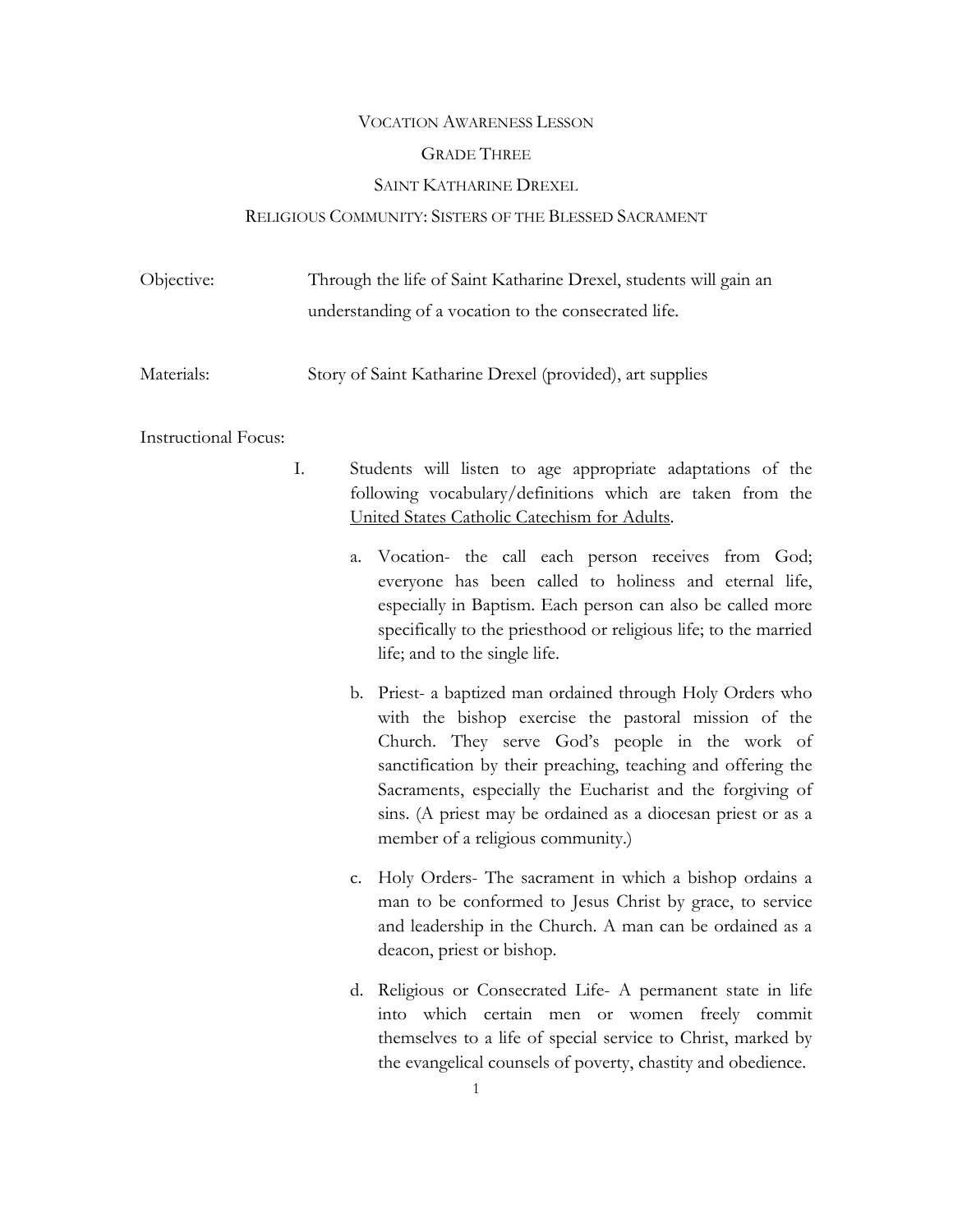Students will listen to the story of Saint Katharine Drexel. As a class, the students will discuss her life span, travels and endeavors. Students will be paired to discuss:

her religious vocation

• her commitment to God's work on earth Students will share their discussions with entire class. Students will write a prayer to Saint Katharine Drexel which asks for her assistance in living out their Christian vocation each day.

- II. Students will form small groups of three or four and research significant events in Saint Katharine Drexel's life. From this research each group will create a time line and voyage map.
- III. Students will complete time lines and voyage maps and then share with class.

Resources used for lessons and story of Saint Katharine Drexel: Sisters of the Blessed Sacrament website: www.katharinedrexel.org Sisters of Notre Dame of Chardon, Ohio, Saints and Feast Days: A Resource and Activity Book, Loyola Press, 2004. Those who have purchased this book may reproduce its contents for use in educational settings.